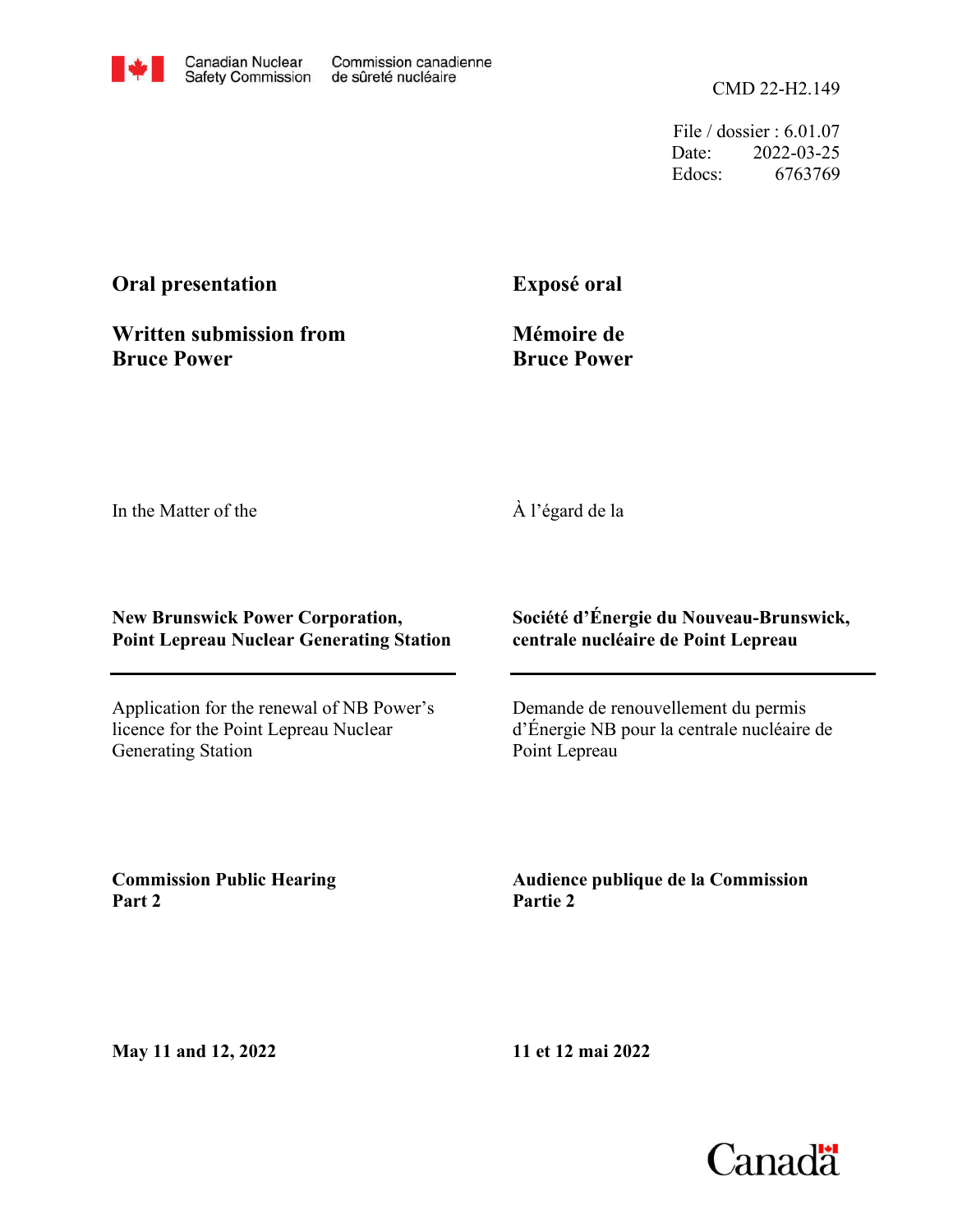

March 25, 2022

Denis Saumure, Commission Registrar Canadian Nuclear Safety Commission 280 Slater Street P.O. Box 1046 Ottawa, ON K1P 5S9

Attention: Canadian Nuclear Safety Commission (CNSC) Tribunal Chair and Commission Members

#### **Re: Bruce Power's Intervention in Support of New Brunswick Power's licence renewal application for the Point Lepreau Nuclear Generating Station Power Reactor Operating Licence**

Formed in 2001, Bruce Power is an electricity company based in Bruce County, Ontario. Powered by its people, Bruce Power's 4,200 employees are the foundation of its accomplishments. Bruce Power employees are proud of the role that they play in safely delivering clean, reliable, low-cost nuclear power to families and businesses across the province. Having built strong roots in Ontario, they are committed to protecting the environment and supporting the communities they live in.

One of Bruce Power's most significant contributions to environmental protection is the reduction of greenhouse gas emissions (GHGs). Nuclear power is a key contributor to Ontario's low-emitting electrical grid and is critical to achieving Canada's goal of a net-zero electrical grid by 2035 and netzero GHGs by 2050. While nuclear power generation produces no GHGs, Bruce Power has committed to further minimizing and offsetting emissions, from its vehicles, machinery, buildings, and equipment, to achieve net-zero GHGs by 2027.

Consistent with Bruce Power's efforts to keep Ontario's air clean, and to lead the world in the fight against climate change, Bruce Power supports New Brunswick Power's application to renew the Power Reactor Operating Licence (PROL) for the Point Lepreau Nuclear Generating Station. By continuing to play a key role in New Brunswick's clean energy mix, the Point Lepreau Nuclear Generating Station (PLNGS) will ensure that nuclear power is available to assist the province in meeting its GHG targets for many years to come.

With the above as context, we would like to draw your attention to elements of the licence renewal application that will help ensure that the PLNGS' strong operational performance continues well into the future [\[1.\]](#page-4-0) (see attachment for more details):

- I. **Safe and Sustainable -** New Brunswick Power's strong safety culture has resulted in an impressive two million person-hours worked without a lost-time accident. This strong safety performance, together with ongoing safety improvements and investments, will ensure that the PLNGS' nuclear assets continue to function safely and reliably into the future.
- II. **Continuous Improvement and Oversight –** The plan-do-check-act cycle of performance review is integral to the industry codes, standards and regulatory guidance that are cited in the licence condition handbook. Continuous improvement of PLNGS operations will also be supported through ongoing internal and external oversight and performance reviews.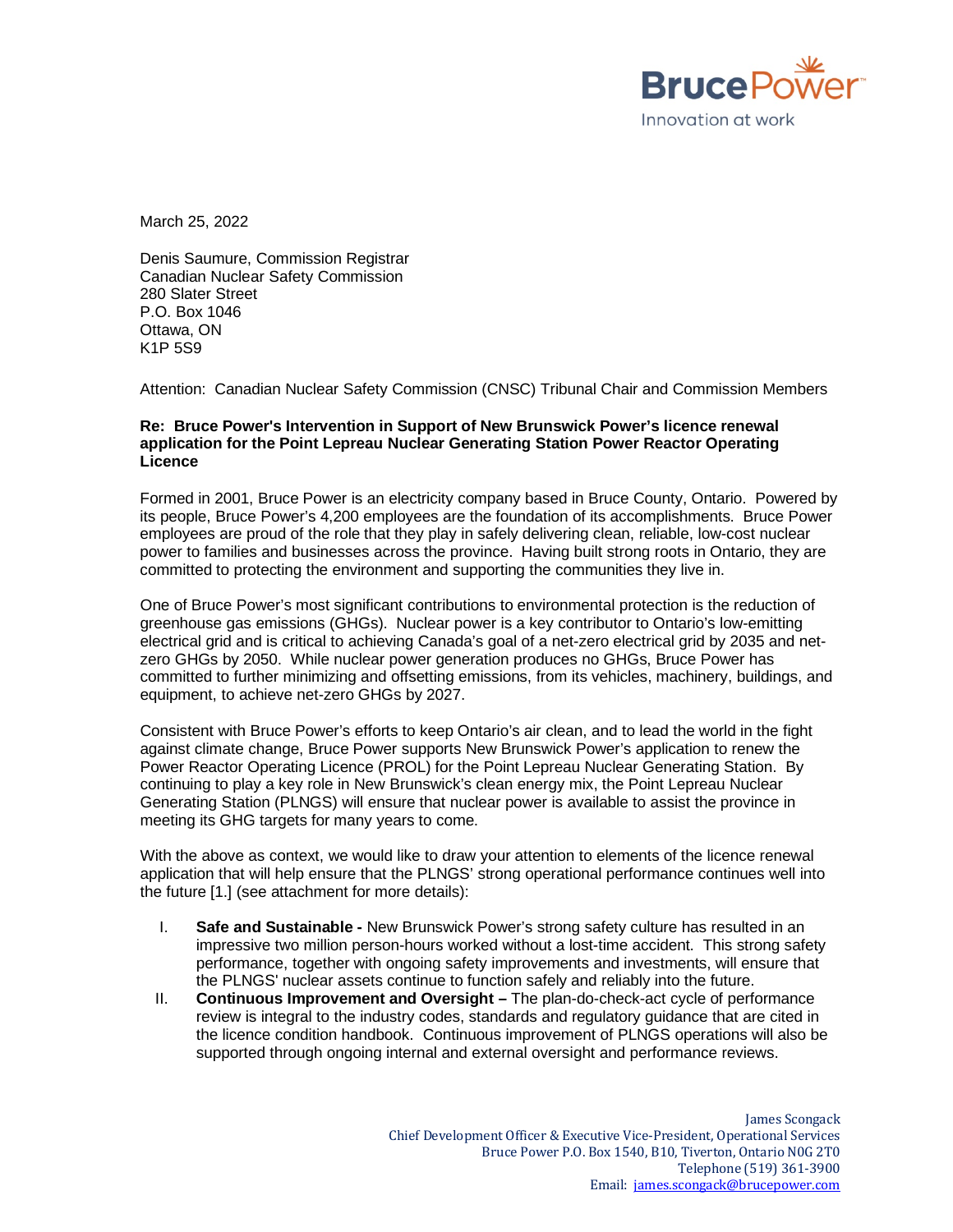III. **Ongoing Public and Indigenous Engagement -** The PLNGS has a well-established Public Information Program (PIP) built on nearly four decades of open and transparent communications. The PIP, which is tailored to meet the needs of Indigenous and other local communities, will evolve in response to the changing needs and interests of these communities.

 $\Delta$ 

Bruce Power strongly supports New Brunswick's request for a 25-year licence renewal. While Canadian licence terms tend to be shorter, longer terms are the norm in most international jurisdictions, with terms set for 40 years and in many cases, the life of the facility. Bruce Power understands that there are concerns about whether there will be enough opportunities for meaningful public interactions and discussions around facility operations during longer terms. However, we believe that there will be adequate opportunities for these discussions through the PIP and during public Commission proceedings on the annual Regulatory Oversight Report, mid-term licence reviews and special subject matter agenda items.

Given all of the above, it is Bruce Power's opinion that the performance of the PLNGS demonstrates that New Brunswick Power is qualified to carry out the activities permitted under the PROL. With nearly four decades of demonstrated safe operations, strong commitment to continuous improvement and ongoing public engagement, we believe that New Brunswick Power is well positioned to safely operate the PLNGS until end-of-life. This is further reinforced by the iterative series of performance reviews, and the internal and external oversight, which work to support the continued safe operation of the facility. Bruce Power therefore supports the proposal that the Licence be renewed for a period of 25 years.

Thank you for the opportunity to share our views on the PLNGS licence renewal application. If upon reviewing this letter you have any questions, please feel free to contact Heather Kleb, Senior Strategist, Isotopes and Site Energy Development, at 519-386-1671.

Regards,

for sharped

James Scongack Chief Development Officer and Executive Vice-President, Operational Services Bruce Power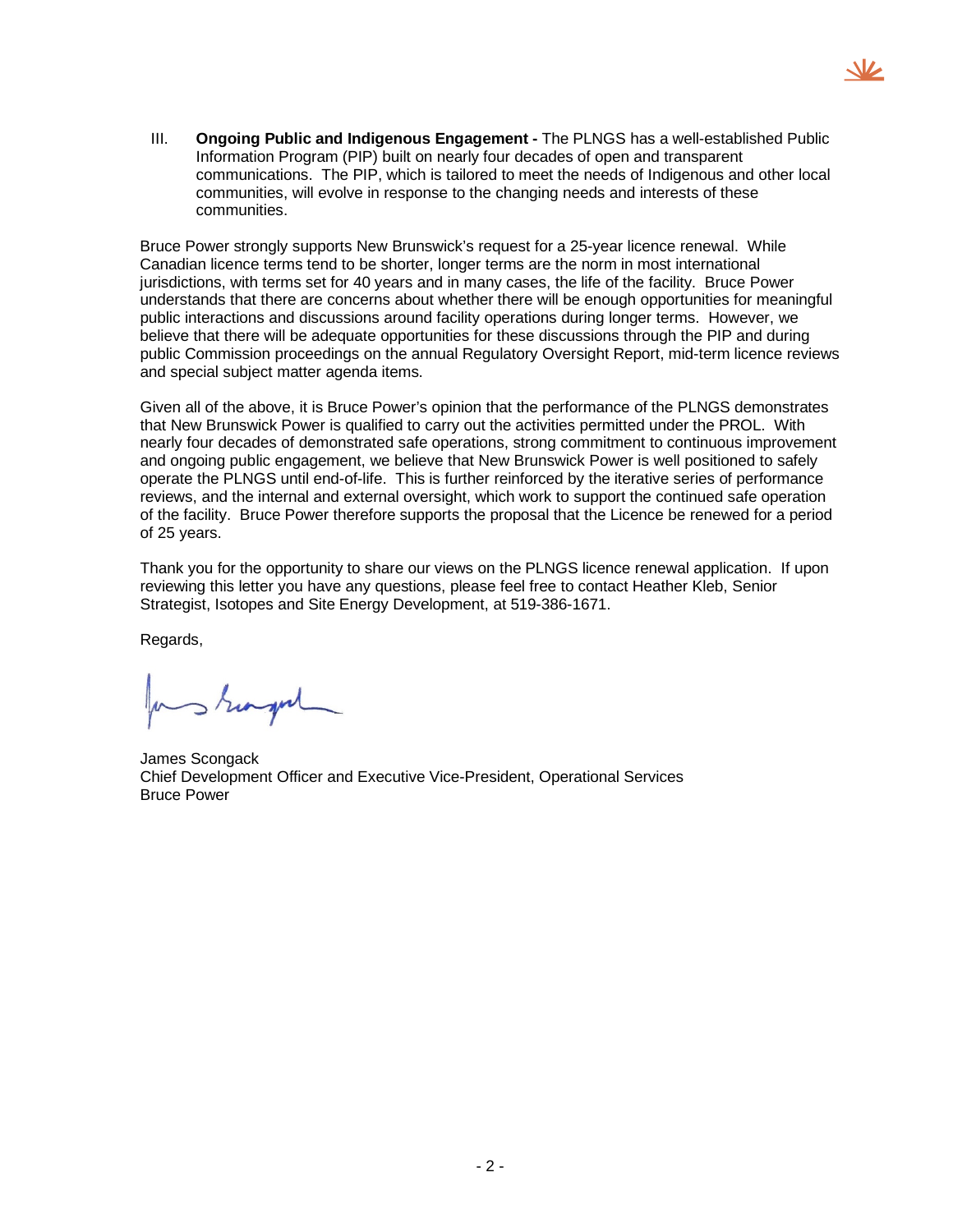

#### **Attachment**

Nuclear power is a key contributor to Ontario's low-emitting electrical grid and is therefore critical to achieving Canada's goal of a net-zero electrical grid by 2035 and net-zero greenhouse gases (GHGs) by 2050. While nuclear power generation produces no GHGs, Bruce Power has committed to further minimizing and offsetting its emissions, from vehicles, machinery, buildings, and equipment, to achieve net-zero GHGs by 2027. Bruce Power's Net Zero 2027 strategy aims to help meet Canada's GHG targets by identifying and integrating clean energy and emission-reduction projects into operations.

Consistent with Bruce Power's efforts to keep Ontario's air clean, and to lead the world in the fight against climate change, Bruce Power supports New Brunswick Power's application to renew the Power Reactor Operating Licence for the Point Lepreau Nuclear Generating Station (PLNGS). The PLNGS has generated clean electricity for the people of New Brunswick for nearly forty years and the comprehensive refurbishment of the station's major components will allow it to contribute to the province's clean energy mix for many more.

Consistent with Bruce Power's efforts to keep Ontario's air clean, and to lead the world in the fight against climate change, Bruce Power supports New Brunswick Power's application to renew the Power Reactor Operating Licence for the Point Lepreau Nuclear Generating Station (PLNGS). By continuing to play a key role in New Brunswick's clean energy mix, the Point Lepreau Nuclear Generating Station will ensure that nuclear power is available to assist the province in meeting its GHG targets for many years to come.

With the above as context, we would like to draw your attention to elements of the licence renewal application that will help ensure that the PLNGS' strong operational performance continues well into the future.

# **I. Sustainable, Safe Long-term Operations**

A review of the PLNGS safety culture, which is completed on a five-year cycle, reveals 'a culture of accountability at all levels.' The company-wide adoption of the safety culture is reinforced through an iterative cycle of table-top and hands-on drills and exercises. Point Lepreau's talent development, succession planning and recruitment processes are also instrumental in sustaining its strong safety culture and performance. These efforts, together with ongoing safety improvements and investments, will ensure that New Brunswick Power's nuclear assets continue to function safely and reliably into the future.

# **II. Continuous Improvement and Oversight**

New Brunswick Power is committed to continuous improvement, continually seeking to improve its operations through internal and external oversight. Internal oversight is provided through the iterative series of self-assessments, benchmarking, and trending exercises that make up New Brunswick Power's Corrective Action Program. External oversight is provided by Point Lepreau's primary regulator, the Canadian Nuclear Safety Commission (CNSC), which also applies an iterative series of performance reviews through systematic inspections and the preparation of the annual Regulatory Oversight Reports.

These efforts are supported by the plan-do-check-act cycle of continuous improvement that is integral to the industry codes, standards and regulatory guidance cited in the PLNGS licence condition handbook. The N286-12 based nuclear management system serves as a foundation for the continuous improvement of the organization whereas the N288 series of standards provides a plando-check-act cycle of improvement in the protection of the environment. The potential for performance issues and gaps is also evaluated through a 10-year cycle of periodic safety reviews, designed to assess performance against current codes, standards and guidance.